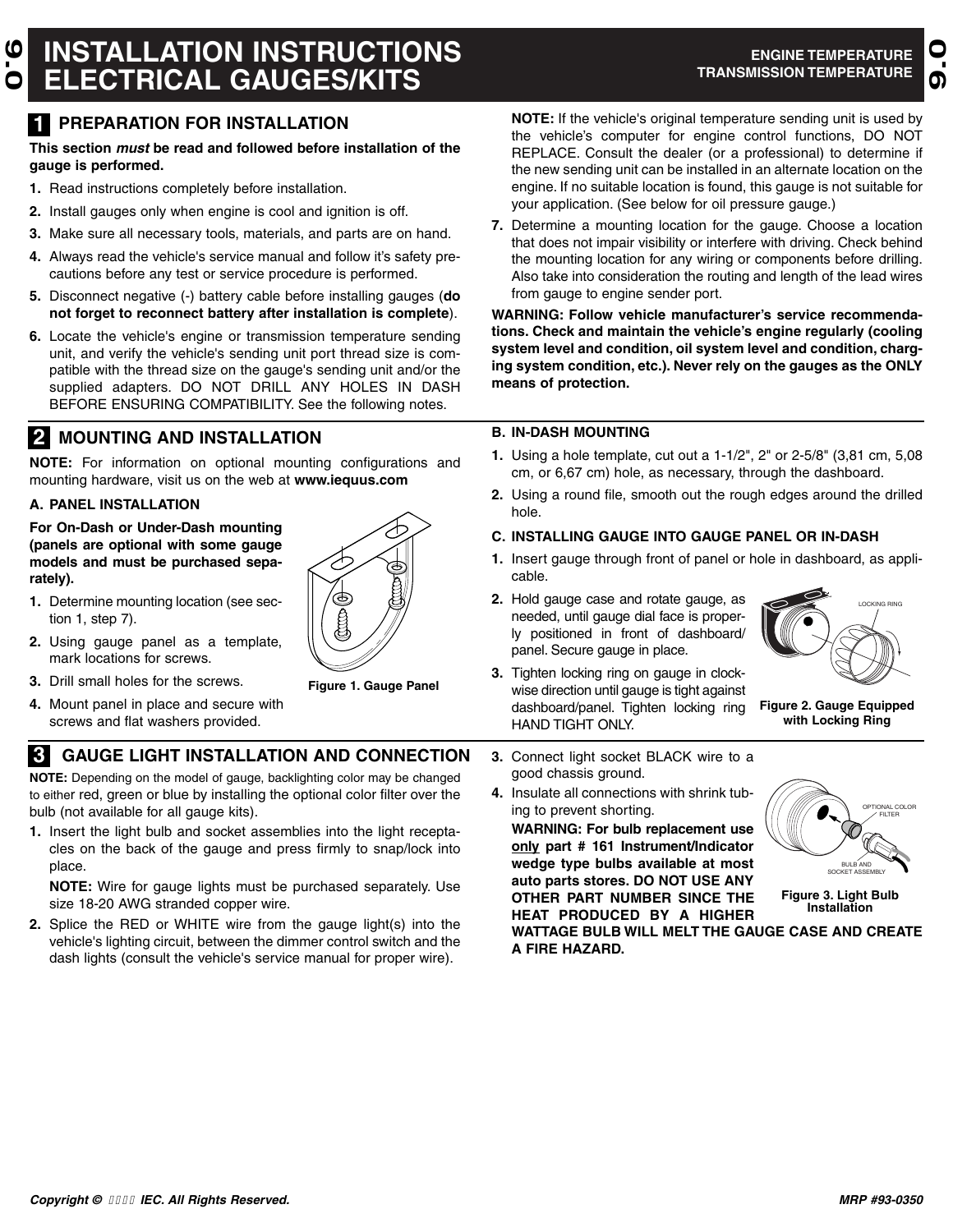## **4 GAUGE CONNECTION**

- **1.** Determine routing for gauge lead wires. Use an existing firewall grommet, or drill a 3/8" (9.53 mm) hole through firewall to accommodate lead wires. Install a rubber grommet (purchased separately) in hole, and use shrink tubing to protect lead wires from chaffing or other damage.
- **2.** Remove existing temperature sender if necessary. Install temperature sender provided with gauge and tighten securely.

**NOTE:** It may be necessary to drill a hole and weld or braze an adapter nut in the engine or transmission oil pan to accomodate the temperature sender. BE SURE to drain oil before drilling. BE SURE there is adequate internal clearance for the sender and nut.

**NOTE:** Temperature sender must ground to vehicle chassis. Do not use sealing compound or Teflon tape on sender threads.

**3.** Crimp or solder ¼" (6.35 mm) female spade connectors (included) on one end of gauge positive (+), negative (-), and sender (S) wires.

**NOTE:** Wire must be purchased separately. Use 18-20 AWG stranded copper wire.

- **4.** Crimp or solder bullet connector (provided) on remaining end of sender wire.
- **5.** Connect lead wires to gauge positive (+), negative (-), and sender (S) spade posts. Route sender wire through grommet in firewall.
- **6.** Connect negative (-) lead wire to a good electrical chassis ground.
- **7.** Splice positive (+) lead wire into an existing switched (hot only when the ignition switch is in the "ON" position) positive (+) accessory line in vehicle's fuse panel. Insulate the splices with electrical tape to prevent shorting.
- **8.** Connect sender lead wire terminal lug to oil temperature sender using two nuts and one washer provided.
- **9.** Secure lead wires along their route to prevent damage from sharp edges, moving parts or hot engine components.
- **10.** Refill oil. Reconnect negative (-) battery cable. Start and run engine and check gauge installation for leaks. Tighten joints as needed and retest.



**Figure 4. Gauge Connections**

#### **LIMITED ONE YEAR WARRANTY AND SERVICE PROCEDURES**

The Manufacturer warrants to the original purchaser that this unit is free of defects in materials and work-manship under normal use and maintenance for a period of one (1) year from the date of original purchase. If the unit fails within the one (1) year period, it will be repaired or replaced, at the Manufacturer's option, at no charge, when returned prepaid to the Service Center with Proof of Purchase. The sales receipt may be used for this purpose. Installation labor is not covered under this warranty. All replacement parts, whether new or remanufactured, assume as their warranty period only the remaining time of this warranty. This warranty does not apply to damage caused by improper use, accident, abuse, improper voltage, service, fire, flood, lightning, or other acts of God, or if the product was altered or repaired by anyone other than the Manufacturer's Service Center. The Manufacturer, under no circumstances shall be liable for any consequential damages for breach of any written warranty of this unit. This warranty gives you specific legal rights, and you may also have rights, which vary from state to state.This manual is copyrighted with all rights reserved. No portion of this document may be copied or reproduced by any means without the express written permission of the Manufacturer. THIS WARRANTY IS NOT TRANSFERABLE. For service, send via U.P.S. (if possible) prepaid to Manufacturer. Allow 3-4 weeks for service/repair.

If you have any questions, require technical support or information on UPDATES and OPTIONAL ACCES-SORIES, please contact your local store, distributor or the Service Center.

**USA & Canada:**

(800) 544-4124 (6:00 AM-6:00 PM, 7 days a week PST)

**All others:** (714) 241-6802 (6:00 AM-6:00 PM, 7 days a week PST)

**FAX:** (714) I HG HU J (24 hr.)

**Web:** www.EQUUS.com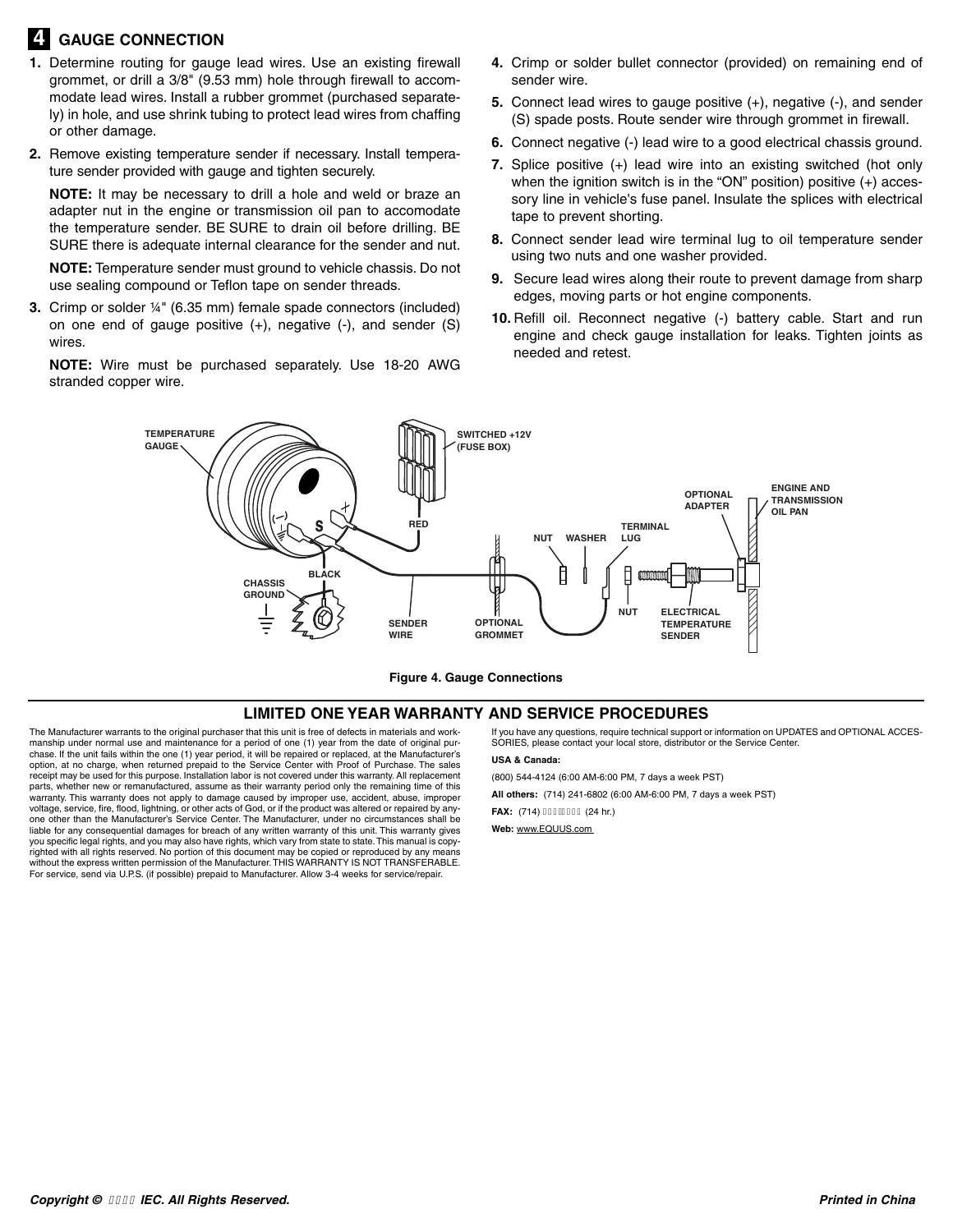## **INSTRUCTIONS D'INSTALLATION JAUGES/TROUSSES ÉLECTRIQUES 9.0**

**9.0**

## **1 PRÉPARATION POUR L'INSTALLATION**

**Cette section doit être lue et il faut s'y conformer avant d'entreprendre l'installation des jauges.**

- **1.** Lisez les instructions en entier avant de commencer l'installation.
- **2.** Installez les jauges uniquement lorsque le moteur est froid et que l'allumage est en positon «OFF».
- **3.** Assurez-vous que vous avez tous les outils, les matériaux et les composants à portée de la main.
- **4.** Lisez toujours le manuel de service du véhicule et observez les mesures de sécurité qui y sont énoncées avant de faire des vérifications ou des travaux de service.
- **5.** Débranchez le câble de la borne négative (-) de la batterie avant d'installer les jauges.**N'oubliez pas de rebrancher la batterie une fois que vous avez terminé votre installation.**
- **6.** Trouvez l'appareil de mesure de la température du transmission ou la température du moteur de votre véhicule et assurez-vous que la grosseur des filets de ces appareils de mesure de votre véhicule sont compatibles avec les filets du nouvel accessoire et (ou) des adaptateurs fournis. NE PERFOREZ PAS D'ORIFICES DANS LE TABLEAU DE BORD AVANT DE VOUS ÊTRE ASSURÉ DE CETTE COMPATIBILITÉ. Consultez les notes ci-dessous.

# **2 MONTAGE ET INSTALLATION B. MONTAGE DANS LE TABLEAU DE BORD**

**REMARQUE :** Pour avoir des informations sur les configurations de montage et les articles de quincaillerie, consultez notre site Web à l'adresse suivante : **www.iequus.com**

## **A. INSTALLATION DU PANNEAU**

**Pour les installations sur le tableau de bord ou sous celui-ci (les panneaux sont facultatifs pour certains modèles de jauges et ils doivent être achetés à part).**

- **1.** Déterminez l'emplacement de montage (voir la section 1, étape 7).
- **2.** Utilisez le panneau comme gabarit et marquez l'emplacement des vis.
- **3.** Perforez de petits orifices pour les vis.
- **4.** Installez le panneau et fixez-le à l'aide des vis et des rondelles plates fournies.



**Figure 1. Panneau pour les jauges**

**REMARQUE :** Si l'appareil de mesure de la température d'origine est utilisé par l'ordinateur du véhicule pour contrôler les fonctions du moteur, NE LE REMPLACEZ-PAS. Consultez le concessionnaire (ou un mécanicien professionnel) pour déterminer si le nouvel accessoire peut être installé à un autre endroit sur le moteur. Si aucun emplacement convenable ne peut être trouvé, cette jauge ne convient pas à votre application. (Voir les indications qui suivent concernant le manomètre pour l'huile.)

**7.** Déterminez l'endroit où installer la jauge. Choisissez un endroit qui ne nuise pas à la visibilité et à la conduite. Vérifiez derrière l'endroit que vous avez choisi pour déterminer si vous y trouvez du câblage électrique ou d'autres composants avant de perforer des orifices. De même, tenez compte du cheminement et de la longueur des fils électriques allant de la jauge à l'accessoire installé sur le moteur.

**AVERTISSEMENT : Observez les recommandations de service du fabricant du véhicule. Vérifiez et faites régulièrement l'entretien du moteur du véhicule (niveau et état du liquide dans le système de refroidissement, niveau et état du système d'huile, état du système de charge, etc.). Ne vous fiez jamais aux jauges comme UNIQUE moyen de protection.**

- **1.** À l'aide d'un gabarit à orifices, découpez un orifice de 1 ½ po, 2 po ou 2 5/8 po, (3,81 cm, 5,08 cm, ou 6,67 cm) selon le cas, dans le tableau de bord.
- **2.** À l'aide d'une lime ronde, adoucissez les arêtes rugueuses autour de l'orifice perforé.

#### **C. INSTALLATION DE LA JAUGE DANS LE PANNEAU OU DANS LE TABLEAU DE BORD**

- **1.** Insérez la jauge par l'avant du panneau ou par l'orifice pratiqué dans le tableau de bord, selon le cas.
- **2.** Tenez le bâti de la jauge et tournez cette dernière, selon les besoins, jusqu'à ce que le devant de la jauge soit bien placé sur le devant du panneau/ tableau de bord. Fixez la jauge en place. **3.** Serrez l'anneau de verrouillage sur la jauge

en le tournant en sens horaire jusqu'à ce que la jauge soit serrée sur le tableau de bord/panneau. Serrez l'anneau de verrouil-

lage À LA MAIN SEULEMENT.

Anneau De Verrouillage

**Figure 2. Jauge avec anneau de verrouillage**

## **3 INSTALLATION ET RACCORDEMENT DE L'ÉCLAIRAGE DE LA JAUGE**

**REMARQUE :** Selon le modèle de jauge, il est possible de changer la couleur de l'éclairage par l'arrière des jauges pour passer du rouge, au vert et au bleu en installant un filtre facultatif de la couleur sur l'ampoule (non disponible pour toutes les trousses de jauges).

- **1.** Insérez l'assemblage de l'ampoule et la douille dans le logement à l'arrière de la jauge, et pressez fermement jusqu'à qu'il s'emboîte en place. **REMARQUE :** Le fil électrique alimentant l'éclairage de la jauge doit être acheté à part. Utilisez un fil électrique de jauge 18-20 AWG à brins toronnés en cuivre.
- **2.** Connectez le fil ROUGE ou BLANC de la jauge au circuit d'éclairage du tableau de bord du véhicule, entre le gradateur et l'éclairage (consultez le manuel de service de la véhicule pour plus d'informations sur le fil correcte.)
- **3.** Raccordez le fil électrique NOIR de la douille d'éclairage sur une bonne mise à la masse du châssis.
- **4.** Isolez tous les raccordements à l'aide d'un tube à rétrécissement pour prévenir tout court-circuit.

**AVERTISSEMENT : Utilisez uniquement l'ampoule de rechange #161 (instruments / indicateurs) fournie par les vendeurs de pièces d'auto. LA CHALEUR PLUS INTENSE DES AMPOULES PLUS FORTES FERA FON-DRE L'EXTÉRIEUR DE LA JAUGE; ELLE PRÉSENTE UN RISQUE D'INCENDIE.**



**Figure 3. Installation de l'ampoule d'éclairage**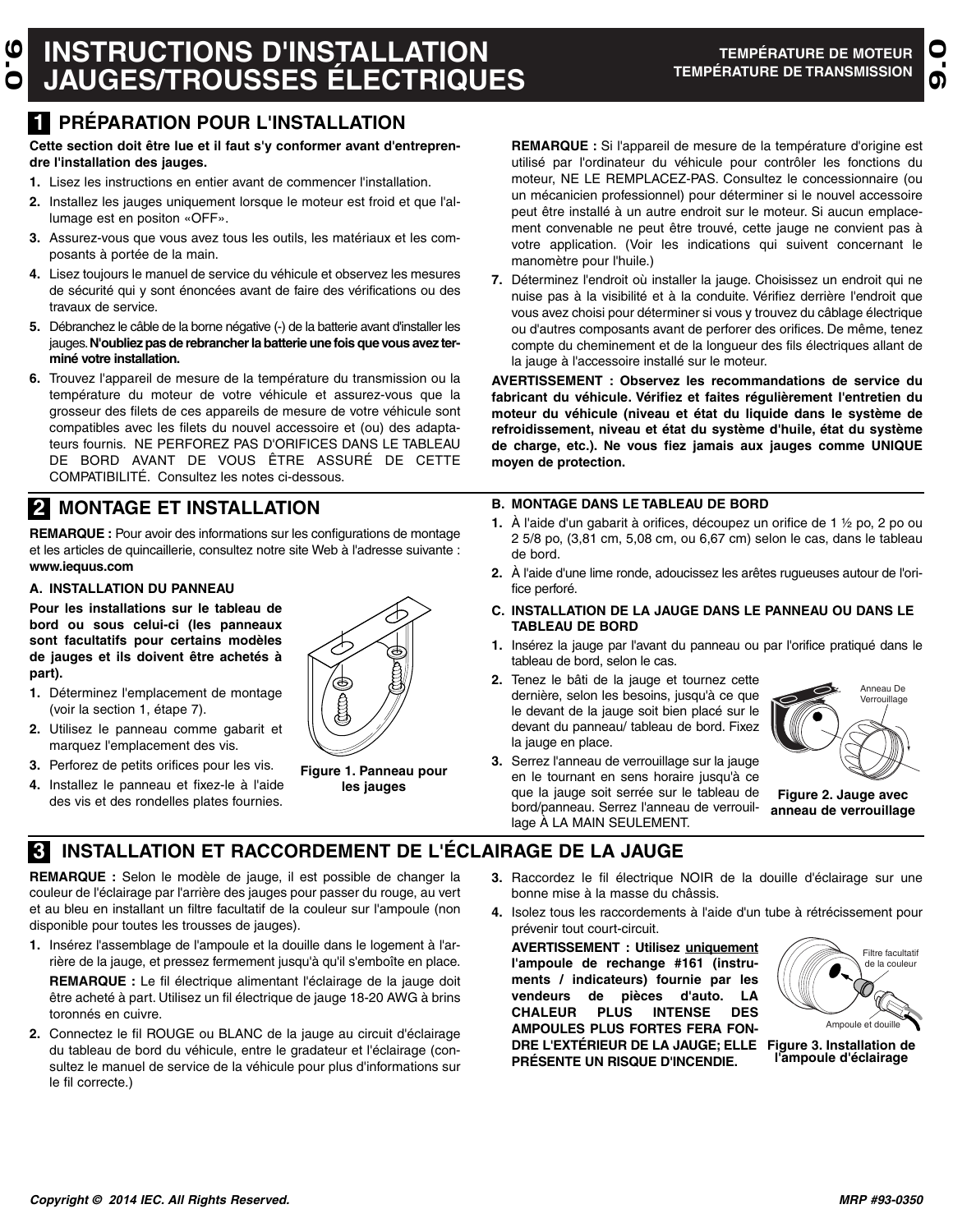## **4 RACCORDEMENT DE LA JAUGE**

- **1.** Déterminez l'acheminement des fils électriques des jauges. Utilisez un passe-fil existant de la cloison pare-feu ou perforez un orifice de 3/8 po (9,53 mm) à travers la cloison pare-feu pour y passer les fils électriques. Installez un passe-fil en caoutchouc (acheté à part) dans l'orifice et utilisez un tube à rétrécissement pour protéger les fils électriques contre les éraflures ou les autres dommages.
- **2.** Enlevez l'émetteur de signaux de température si nécessaire. Installez l'émetteur de signaux de température fourni avec l'appareil de mesure et serrez fermement.

**REMARQUE :** Il sera peut-être nécessaire de percer un trou et de souder ou braser un écrou adaptateur sur le carter d'huile de la transmission ou du moteur afin de pouvoir installer l'émetteur de signaux de température. N'OUBLIEZ PAS de vider l'huile avant de percer le trou. ASSUREZ-VOUS d'avoir un espacement interne adéquat pour l'émetteur et l'écrou.

**REMARQUE :** L'REMARQUE : L'émetteur de signaux de température doit être relié à la masse du véhicule. N'appliquez pas de pâte d'étanchéité ou de ruban Téflon sur les filets de l'émetteur.

**3.** Sertissez ou brasez une cosse rectangulaire femelle de ¼ po (6,35 mm) (fournie) sur les fils positif (+), négatif (-) et de l'appareil de mesure (S). **REMARQUE :** Le fil électrique doit être acheté à part. Utilisez un fil électrique en cuivre à brins toronnés de jauge 18-20 AWG.

- **4.** Sertissez ou brasez l'autre connecteur (fourni) sur l'autre extrémité du fil électrique de l'appareil de mesure.
- **5.** Raccordez les fils électriques sur la borne positive (+), la borne négative (-) et les autres connecteurs (S) de la jauge. Passez le fil électrique de l'appareil de mesure dans le passe-fil installé sur la cloison pare-feu.
- **6.** Raccordez le fil électrique négatif (-) à une bonne mise à la masse sur le châssis du véhicule.
- **7.** Épissez le fil électrique positif (+) sur un accessoire positif (+) commuté existant (sous tension uniquement lorsque l'allumage est en position «ON») du porte-fusibles du véhicule. Isolez les épissures avec du ruban électrique pour prévenir tout court-circuit.
- **8.** Raccordez la cosse de la borne de la fil électrique de l'appareil de mesure à la appareil de mesure électrique de la temperature utilisant deux écrous et une rondelle fournis.
- **9.** Fixez les fils électriques le long de leur cheminement pour prévenir les dommages en provenance des arêtes vives, des pièces mobiles ou des composants chauds du moteur.
- **10.** Refaites le plein d'huile. Rebranchez le câble négatif (-) de la batterie. Démarrez le moteur et laissez-le fonctionner et vérifiez l'installation de la jauge pour voir si elle comporte des fuites. Serrez les joints de nouveau au besoin et recommencez la vérification.



#### **Figure 4. Raccordements de la jauge**

#### **GARANTIE LIMITÉE D'UNE ANNÉE ET PROCÉDURE DE SERVICE**

Le fabricant garantit à l'acheteur original que cet appareil ne présentera aucun défaut de matériau ou de fabrication pendant une année à compter de la date d'achat original. Si l'appareil s'avère défectueux pendant cette période d'une année, il sera réparé ou remplacé, à la discrétion du fabricant, sans frais pour l'acheteur, à la condition que ce dernier envoie l'appareil défectueux en port payé au Centre de accompagné d'une preuve d'achat acceptable, notamment un reçu de caisse. Cette garantie ne couvre pas les frais de main d'œuvre pour l'installation des pièces. Toutes les pièces de rechange, qu'elles soient neuves ou remises à neuf, seront garanties pour la durée restante de la garantie originale. Cette garantie ne s'applique pas aux dommages causés par une mauvaise utilisation, un accident, un usage abusif, une tension électrique inappropriée, une mauvaise réparation, un incendie, une inondation, la foudre ou une autre catastrophe naturelle. Cette garantie ne s'applique pas non plus aux produits ayant été modifiés ou réparés hors d'un centre de service agréé par le fabricant. Le fabricant ne peut sous aucune circonstance être tenu responsable de quelque dommage accessoire que ce soit associé au non-respect d'une garantie écrite relative à ce produit. Cette garantie vous accorde des droits juridiques spécifiques, mais il est possible que vous ayez également d'autres droits selon votre lieu de résidence. Ce manuel est protégé par des droits d'auteurs (tous droits réservés). Aucune partie de ce document ne peut être copiée ou reproduite par

quelque procédé que ce soit sans une autorisation expresse et écrite du fabricant. CETTE GARANTIE N'EST PAS TRANSFÉRABLE. Pour obtenir une réparation sous garantie, envoyer l'appareil au fabricant en port payé, via UPS (si possible). Prévoir 3-4 semaines pour la réparation.

Si vous avez des questions, si vous avez besoin d'assistance technique ou si vous désirez des informations supplémentaires, notamment sur les MISE À JOUR et les ACCESSOIRES OPTIONNELS, veuillez contacter votre détaillant, un distributeur ou le Centre de service.

#### **États-Unis et Canada :**

(800) 544-4124 (6 h 00 à 18 h 00, 7 jours par semaine, heure du Pacifique)

**Autres pays :** (714) 241-6802 (6 h 00 à 18 h 00, 7 jours par semaine, heure de Pacifique)

**Télécopieur :** (714) 432-3979 (24h/24)

**Internet :** www.EQUUS.com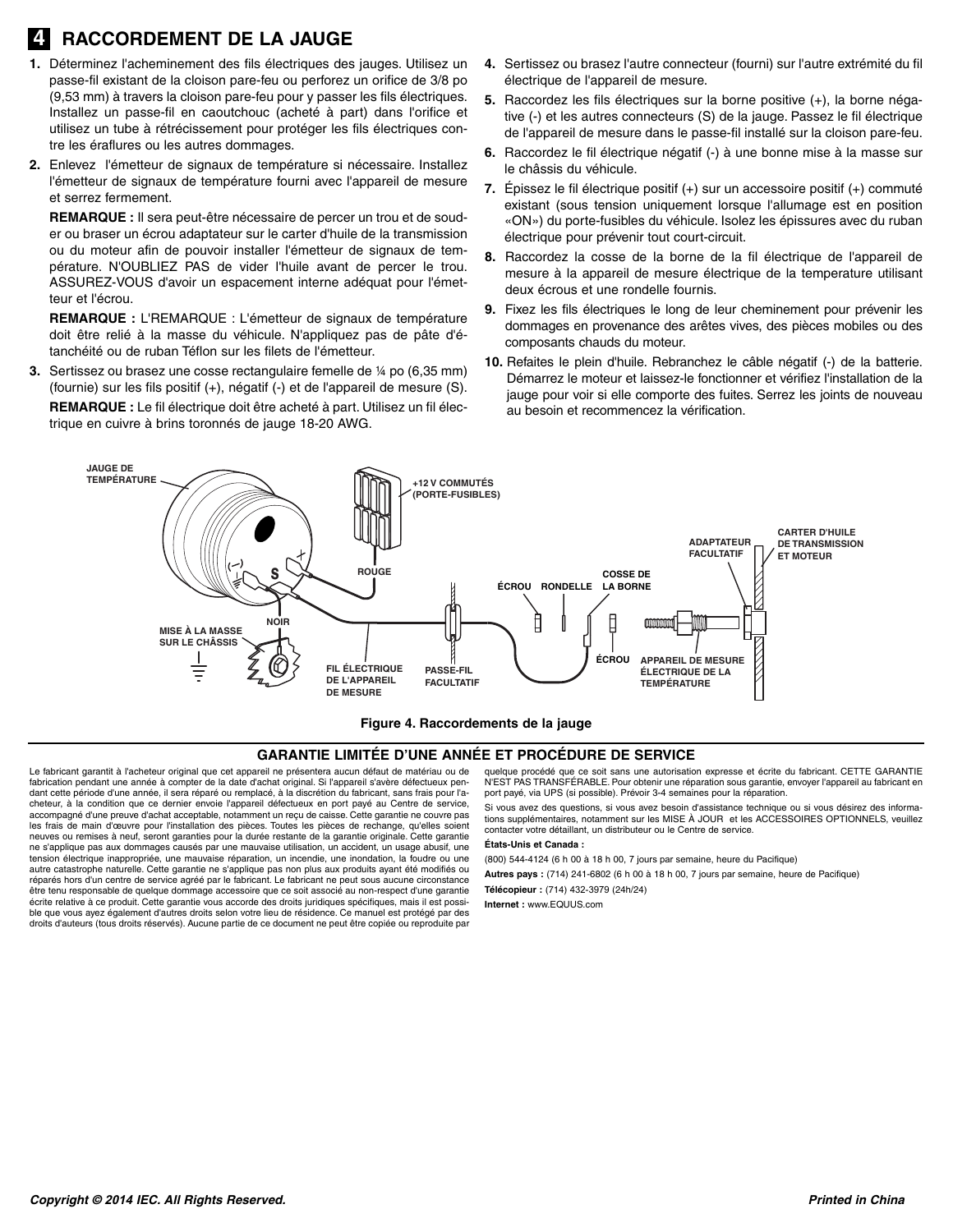## **INSTRUCCIONES DE INSTALACIÓN INDICADORES/CONJUNTOS ELÉCTRICOS 9.0**

**9.0**

**Es necesario leer esta sección y seguir las instrucciones antes de realizar la insta-lación del indicador.**

- **1.** Lea todas las instrucciones antes de la instalación.
- **2.** Instale los indicadores sólo cuando el motor este frío y la ignición esté apagada.
- **3.** Asegúrese que estén disponibles todas las herramientas, partes y materiales necesarios.
- **4.** Siempre lea el manual de servicio del vehículo y siga sus precauciones de seguridad antes de realizar cualquier procedimiento de prueba o de servicio.
- **5.** Desconecte el cable negativo (-) de la batería antes de instalar los indicadores (**no olvide de conectar la batería después de terminar la instalación**).
- **6.** Localice la unidad transmisora de la temperatura del motor o de la temperature de la transmisión del vehículo, y compruebe que el tamaño de la rosca del puerto de la unidad transmisora del vehículo sea compatible con el tamaño de la rosca de la unidad transmisora del indicador o de los adaptadores suministrados. NO PERFORE NINGÚN ORIFICIO EN EL TABLERO DE INSTRUMENTOS ANTES

**NOTA:** Si desea información sobre configuraciones opcionales de montaje y sobre equipo de montaje, visítenos en **www.iequus.com**. **A. INSTALACIÓN EN PANEL**

**Para montaje sobre o debajo del tablero de instrumentos (los paneles son opcionales con algunos modelos de indicadores y deben comprarse por separado).**

- **1.** Determine la ubicación de montaje (vea la sección 1, paso 7).
- **2.** Utilice el panel de indicadores como plantilla para marcar la ubicación de las tornillos.
- **3.** Perfore orificios pequeños para los tornillos.
- **4.** Coloque el panel en posición y fíjelo con los tornillos y arandelas planas suministrados.

# **Figura 1. Panel de**

**indicadores**

**1 PREPARACIÓN PARA LA INSTALACIÓN** DE ASEGU-RARSE DE LA COMPATIBILIDAD. Vea las notas siguientes.

> **NOTA:** Si la computadora del vehículo utiliza la unidad transmisora de temperatura original del vehículo para las funciones de control del motor, NO LA REEMPLACE. Consulte con el concesionario (o con un profesional) para determinar si se puede instalar la nueva unidad transmisora en una ubicación alternativa en el motor. Si no se encuen-tra una ubicación apropiada, este indicador no es apropiado para su aplicación.

**7.** Determine una ubicación de montaje para el indicador. Elija una ubicación que no afecte la visibilidad ni interfiera con la conducción del vehículo. Antes de taladrar, inspeccione detrás de la ubicación de montaje para comprobar que no haya cableados ni compo-nentes. También considere la trayectoria y la longitud de los cables conductores desde el indicador hasta el puerto de transmisión del motor.

**ADVERTENCIA: Siga las recomendaciones de servicio del fabricante del vehículo. Inspeccione y brinde mantenimiento regular al motor del vehículo (nivel y condición del refrigerante en el sistema de enfriamiento, nivel y condición del aceite en el sis-tema, condición del sistema de recarga, etc.). Nunca confíe en los indicadores como medio ÚNICO de protección.**

## **2 MONTAJE Y INSTALACIÓN B. MONTAJE EMPOTRADO EN EL TABLERO DE INSTRUMENTOS**

- **1.** Con ayuda de una plantilla de orificios, corte un orificio de 1-1/2", 2" ó 2-5/8"(3.81 cm, 5,08 cm ó 6,67 cm), según sea necesario, a través del tablero.
- **2.** Con una lima circular, alise los bordes ásperos alrededor del orificio taladrado.

#### **C. INSTALACIÓN DEL INDICADOR EN UN PANEL DE INDICADORES O EMPO-TRADO EN EL TABLERO**

- **1.** Introduzca el indicador a través del panel frontal en el hueco en el tablero, según sea aplicable.
- **2.** Sujete la caja del indicador y gírela según sea nece-sario, hasta que el dial del cuadrante del indicador quede debidamente colocado al frente del tablero o panel. Fije el indicador en posición.
- **3.** Apriete el anillo de sujeción en el indicador en senti-do horario hasta que el indicador esté apretado en el tablero o panel Apriete el anillo de sujeción SÓLO CON LA FUERZA DE LA MANO.

# **3 INSTALACIÓN Y CONEXIÓN DE LA LUZ DEL INDICADOR**

**NOTA:** Dependiendo del modelo de indicador, la iluminación de fondo del indicador se puede cambiar a rojo, verde o azul mediante la instalación del filtro de color opcional sobre la bombilla (no está disponible para todas los juegos de indicadores).

**1.** Inserte el foco y receptor en el agujero detras del indicador y presione hasta que se ajuste en su lugar.

**NOTA:** Es necesario comprar por separado el cable para las luces del indicador. Use cable de cobre entorchado de calibre AWG 18-20.

- **2.** Empalme el cable ROJO o BLANCO del indicador al circuito de iluminación del tablero, entre el control de graduación y las luces. (Consulte el manual de servicio para usar el cable correcto.)
- **3.** Conecte el cable NEGRO del receptor de la luz a una conexión a tierra apropiada en el chasis.

**4.** Aísle todas las conexiones con tubo termo encogible para evitar cortocircuitos.

**ADVERTENCIA: Para lámparas de reemplazo sólo utilice el tipo instrumento/indicador modelo # 161 disponibles en la mayoría de los almacenes de auto partes. NO UTILICE NINGÚN OTRO NÚMERO DE PIEZA PUESTO QUE EL CALOR PRODUCIDO POR UNA LÁM-PARA DE MÁS ALTA POTENCIA DERRETIRÁ LA CAJA DEL Figura 3. Instalación de INDICADOR Y CAUSARÁ UN PELIGRO DE FUEGO.**



BOMBILLA Y RECEPTÁCULO **la bombilla**



**Figura 2. Indicador equipado con anillos de sujeción**